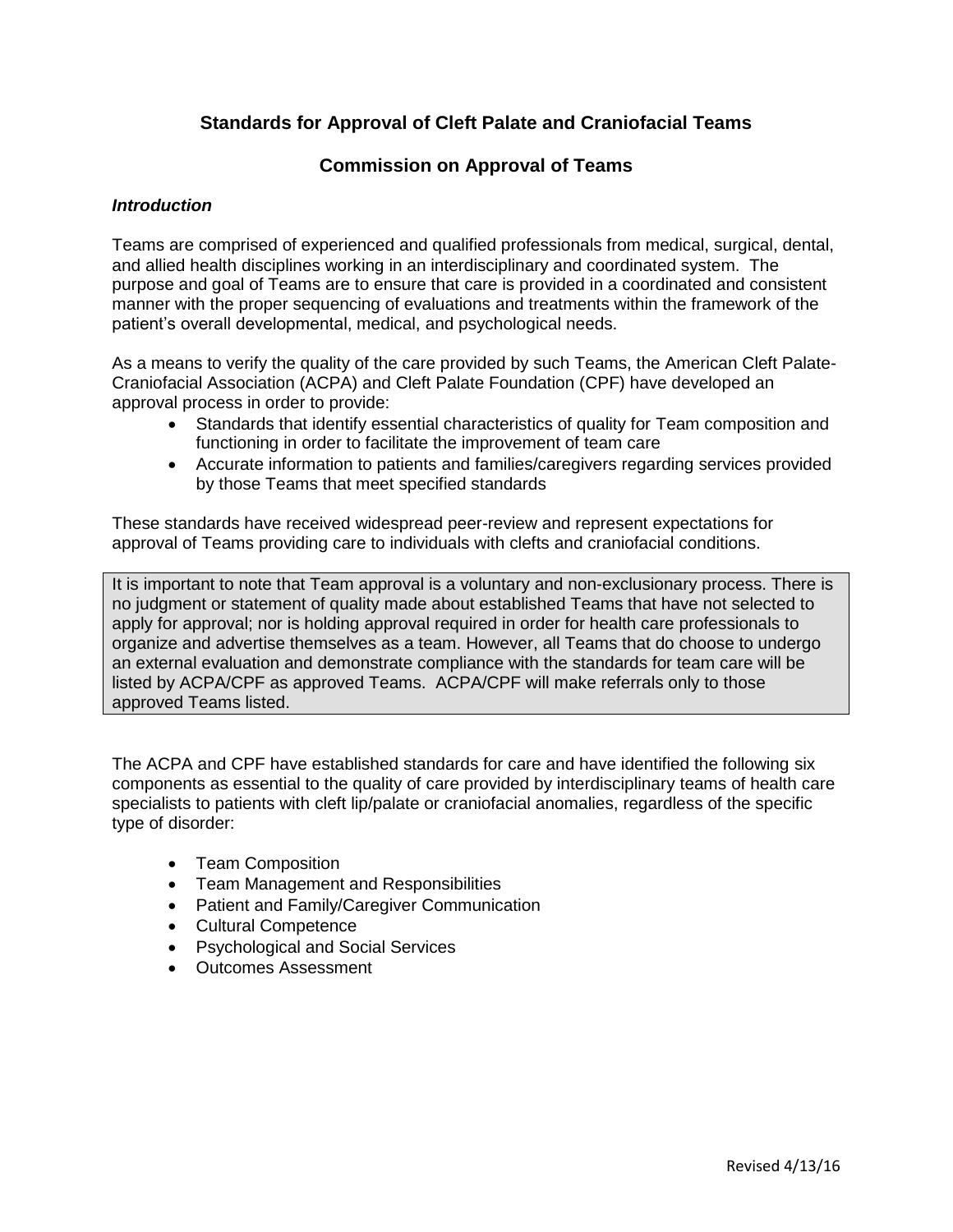## *Standards for Interdisciplinary Team Care*

The ACPA and CPF have adopted the following standards as necessary conditions for approval of both cleft palate and craniofacial teams. Standards appear in **bold**; *italicized* information provides guidance on interpretation or further clarification of the standards.

#### **Standard 1: Team Composition**

**1.1 The Team includes a designated patient care coordinator to facilitate the function and efficiency of the Team, ensure the provision of coordinated care for patients and families/caregivers and assist them in understanding, coordinating, and implementing treatment plans.**

*The Team has a clearly identified patient care coordinator who has responsibility for facilitating the operation of the Team. The roles and responsibilities of the coordinator are clearly identified. The coordinator ensures that each patient receives care that is comprehensive and involves interdisciplinary planning to achieve maximum habilitation with efficient use of parent/caregiver and patient time and resources. The coordinator is identified on all materials containing Team listings.*

## **1.2 The Team includes Speech-Language Pathology, Surgery, and Orthodontic specialties.**

*The Team must have, as a minimum core, professionals from the Speech-Language Pathology, Surgery, and Orthodontics specialties who participate in Team meetings as appropriate to specific patient needs. The participation of these individuals should be documented in each patient's Team reports.* 

#### **1.3 The Team demonstrates access to professionals in the disciplines of psychology, social work, audiology, genetics, general and pediatric dentistry, otolaryngology, and pediatrics/primary care.**

*The Team must maintain a list of reliable community resources for any services that are not provided by the Team itself. Some record of assessment and/or treatment follow-up should exist in the centralized Team record.* 

**Craniofacial (surgery involving a transcranial procedure) Teams must meet Standards 1.1 through 1.3 related to Team Composition, as well as the following Standard.**

**1.4 The Craniofacial Team must include a surgeon trained in transcranial craniomaxillofacial surgery and access to a psychologist who does neurodevelopmental and cognitive assessment. The results of the neurodevelopmental and cognitive assessment must be part of the CFT team assessment record. The Team also must demonstrate access to refer to a neurosurgeon, an ophthalmologist, a radiologist, and a geneticist. The participation of these individuals should be documented in each patient's team report.**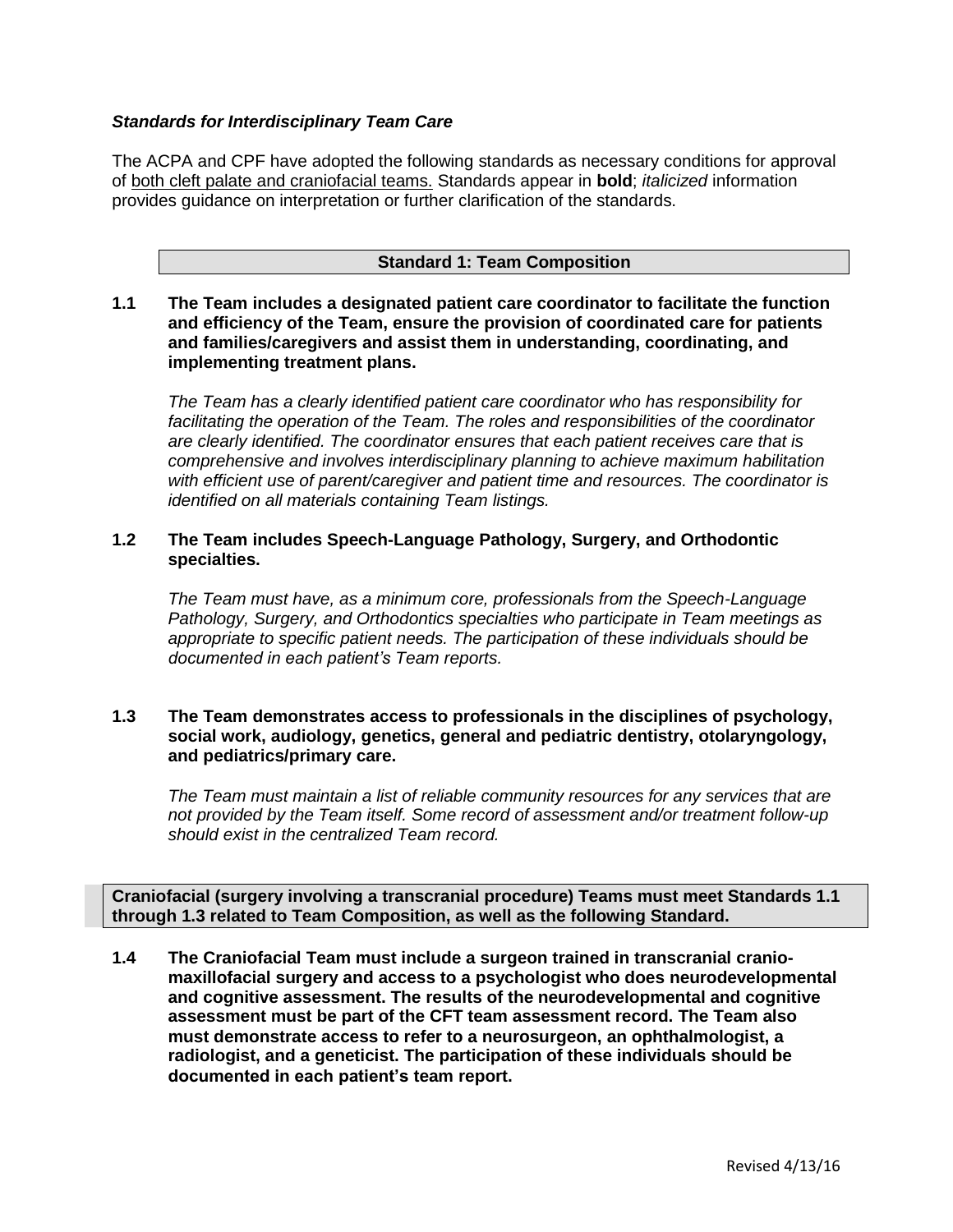*The qualifications of all Team members should be evident in terms of appropriateness of training and practical and educational experiences specific to the responsibilities and procedures to be performed. Team members must hold credentials of the appropriate professional organizations as well as state and/or provincial licensing.* 

#### **Standard 2: Team Management and Responsibilities**

#### **2.1 The Team has a mechanism for regular meetings among core Team members to provide coordination and collaboration on patient care.**

*The principal role of the interdisciplinary Team is to provide integrated case management to assure quality and continuity of patient care and longitudinal follow-up. Each patient seen by the Team requires comprehensive, interdisciplinary treatment planning to achieve maximum habilitation with efficient use of parent/caregiver and patient time and resources. Regular meetings help to ensure coordination of care and collaboration among Team members. While face-to-face meetings are preferred, it is recognized that Teams may use alternative means to interact. Teams should demonstrate their mechanism for achieving consensus on treatment plans.*

#### **2.2 The Team has a mechanism for referral to and communication with other professionals.**

*The Team has a process for referring patients to local care providers when necessary and appropriate.*

*The Team has and implements a process for information exchange with schools, primary care professionals, outside agencies, and other professionals involved with the welfare of the patient.* 

*The Team must have a process for obtaining informed consent consistent with federal, state, and institutional requirements.*

## **2.3 The Team re-evaluates patients based on Team recommendations.**

*Subsequent evaluations should be scheduled at regular intervals, the frequency and specific content of each of those evaluations being determined by the condition and needs of the individual patient and family/caregiver.*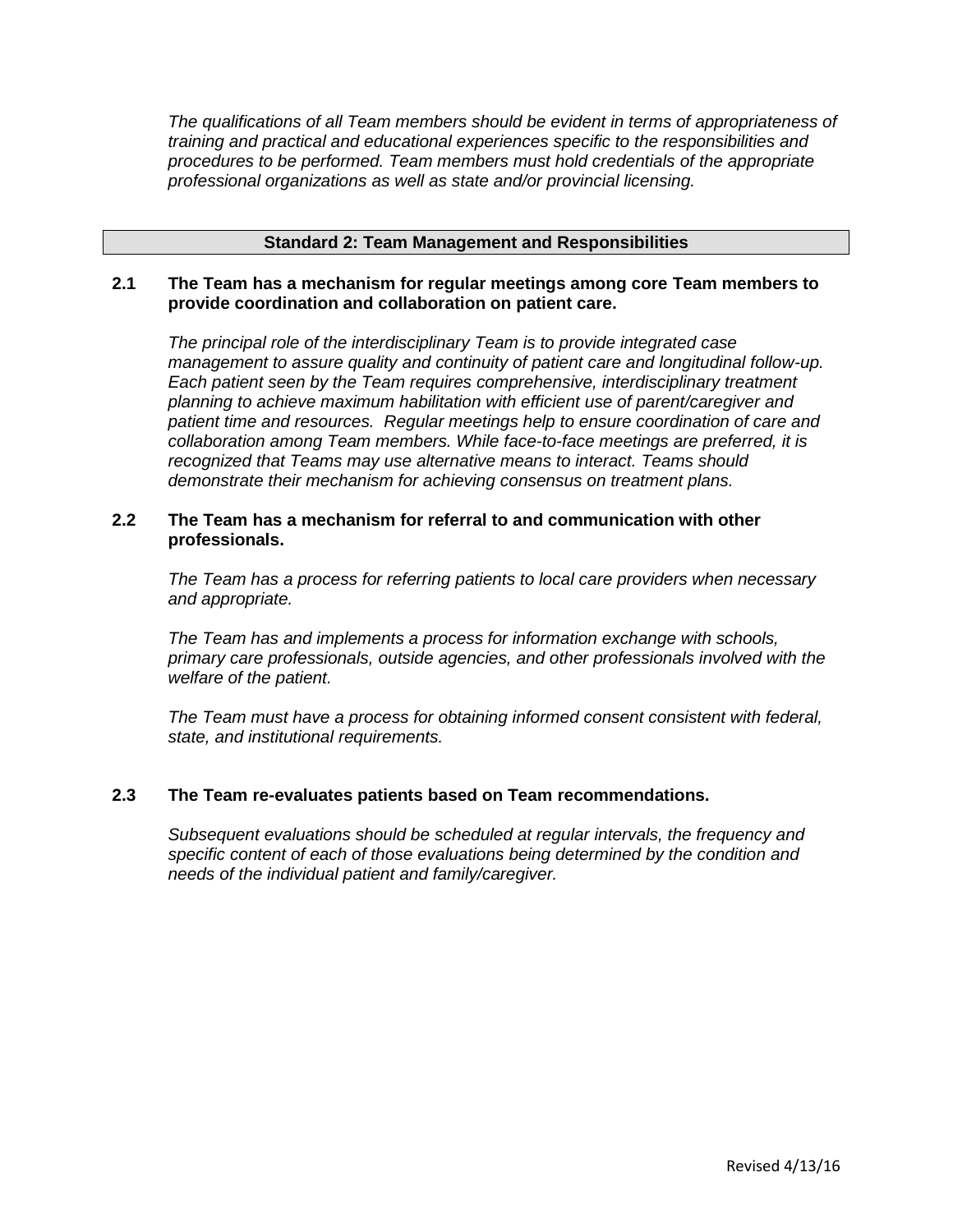## **2.4 The Team must have central and shared records.**

*Comprehensive records on each patient must include histories, diagnoses, reports of evaluations, treatment plans, and reports of treatment. Supporting documentation may include photographs, radiographs, dental models, and audio taped speech records.*

## **Standard 3: Patient and Family/Caregiver Communication**

#### **3.1 The Team provides appropriate information to the patient and family/caregiver about evaluation and treatment procedures orally and in writing.**

*Teams should assist parents/caregivers in making informed decisions on the child's behalf and preparing the child and themselves for all recommended procedures. Parents/caregivers must be given information about recommended treatment plans and any alternatives, benefits, and risk factors. Communication with the patient should follow after each Team evaluation.*

## **3.2 The Team encourages patient and family/caregiver participation in the treatment process.**

*Teams must have mechanisms that ensure the family/caregiver and patient have opportunities to play an active role in treatment decisions. The Team should educate parents/caregivers about the importance of informing their children about their condition and encourage them to become active participants in treatment decisions (i.e., when the child is mature enough to do so, he or she should be present and have opportunity to have input in treatment decisions.)*

## **3.3 The Team will assist families/caregivers in locating resources for financial assistance necessary to meet the needs of each patient.**

*Patients and families/caregivers must be made aware of resources such as federal, state and provincial regulations specifically governing the treatment of cleft/craniofacial anomalies (e.g., insurance, state agencies, Public Law 94-142, 504s, and individual educational plans).*

#### **Standard 4: Cultural Competence**

## **4.1 The Team demonstrates sensitivity to individual differences that affect the dynamic relationship between the Team and the patient and family/caregiver.**

*Teams demonstrate sensitivity and flexibility in provision of care to accommodate linguistic, cultural, and ethnic diversity among patients and their families/caregivers, and ensure that appropriate interpreters are available to assist in both verbal and written communication.*